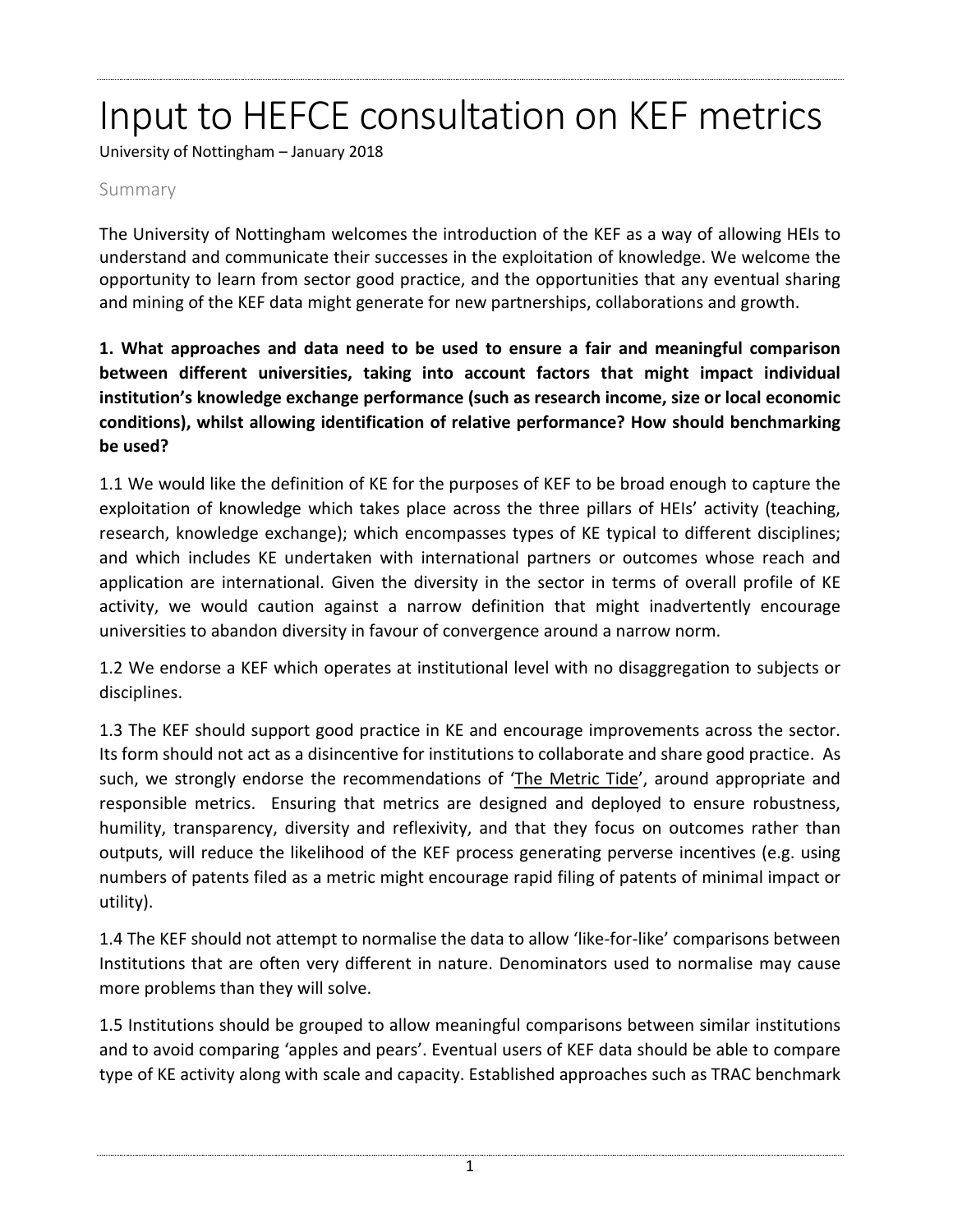groups could be used, which would facilitate effective banding without the need for a complex new mechanism.

1.6 Users of KEF data will come from different stakeholder groups, including other universities, policy-makers, the public, industry, students, local governance bodies, third sector and charitable organisations. They will have different needs and the data needs to be easy to navigate for these different groups. Any eventual interactive tool based on the KEF exercise should be able to be filtered based on characteristics that make sense to these individual stakeholder groups, who should be actively consulted on its design. These might include: size of institution; subject mix and strengths; geography;specialism in types of KE activity (e.g. KTPs; Public Engagement; International activity); total university income.

1.7 REF Impact Case Studies already require a description of the KE activity that joins the research to the impact. The REF Environment statement will (from 2021) include data on the structures and support mechanisms each university has in place to support KE and Impact. Care needs to be taken to ensure the KEF complements rather than duplicates the Impact element of REF. The approach to KEF might consider the portability of REF Impact criteria such as 'reach' and 'significance' to KE activity.

1.8 Care needs to be taken to ensure that international KE is adequately recognized and measured. Failure to do this risks creating disincentives around international KE activity, at a time when international research and teaching partnerships and activity are on the increase, and are a strategically important HE sector response to Brexit.

#### **2.** *Other than HE-BCI survey data, what other existing sources of data could be used to inform a framework, and how should it be used?*

2.1 We would not be in favour of over-reliance on the existing HE-BCI data *in its current form* given sector-wide acknowledgement of its incompleteness, and the priority it can give to some forms of KE over others (see HE-BCI return 2015-2016 responses to Section A Questions 19&20). If HE-BCI data is to be used for KEF, data definitions would need to be significantly tightened up for future iterations of the exercise to ensure their use would withstand audit.

2.2 The upcoming review of HE-BCI survey data represents an opportunity to address these issues. It should focus on ensuring definitions used produce data that is as robust and easily comparable as possible.

2.3 There is a range of existing data sets, each of which collects data of relevance to KEF (including Research Fish, DLHE/GOS, REF Impact Case Studies, InnovateUK Reports). We welcome an approach which maximizes use of existing data, but we also observe that each of these data sets is partial (e.g. Research Fish only contains data relating to RCUK-funded research), and subject to periodic change (e.g. the current transition from DLHE to GOS). Where existing data is intended to supplement HE-BCI, care will have to be given to ensure it is reliable enough to underpin national and international-level comparison.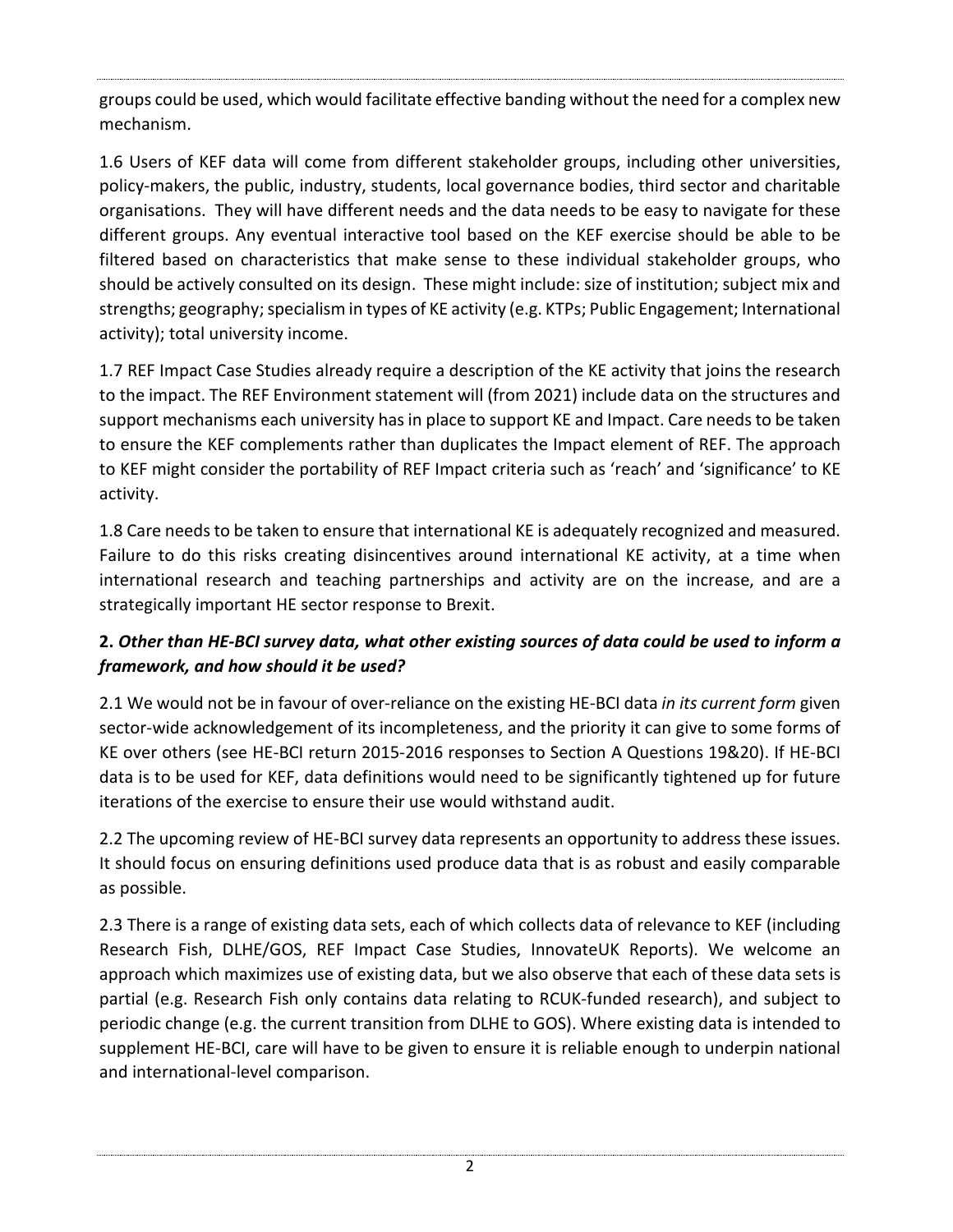#### **3.** *What new (or not currently collected) data might be useful to such a framework?*

3.1. On their own, metrics cannot provide a complete reflection of the range of KE activity a university is doing, orthe fit with institutional KE strategy. Equally, metrics do not take into account the complex interrelations that exist between HEIs and their local, regional and national environments. We would therefore welcome further thought on a possible *narrative statement*.

3.2 This might include i) an overarching statement describing the current national economic climate (levels of investment in R&D, skills pipeline issues) from Research England, and ii) a regional contextual statement to put universities' activities and outputs in the context of regional development. This might be similar in approach to the 'Contextual Value Added' (CVA) approach previously used by OFSTED in the Schools sector.

3.3 This statement could be used as background information to explain the data profile of the university in its national and regional contexts, and to provide the opportunity to describe other KE activities and outcomes which are not easily captured by metrics. Questions 19 & 20 of the current HE-BCI informally provide part of this function. A formal statement would allow this data to be solicited and compared more transparently and comprehensively.

3.4 Across all types of relationships that underpin KE activity, we note that current metrics focus on quantity over quality, even though quality of relationship (and longevity) can be a stronger marker of success. In all activities, we would like thought to be given to how to measure the quality of a relationship (this might include opinion survey from partners and wider stakeholder groups).

3.5 *Student-related activity* is currently not captured in a systematic way, and is under-represented in existing data. We would like to see stronger representation of student-led activity in any future KEF (appendix 1). In addition to the data already collected through HE-BCI about *staff-related activity*, we would support the inclusion of additional data related to activity such as staff volunteering; economic stewardship; cultural stewardship; collaborative research (appendix 2). We would like recognition of the *'inreach' activity* of our industry and community partners (the value that their knowledge delivers for our teaching and research activity) (appendix 3). These metrics might inform the upcoming review of HE-BCI data.

3.6 The government acknowledges the importance of the equality, diversity and inclusion agenda to economic growth and productivity. We would like to see the inclusion of data which looks at the diversity of participation in KE activities and the equity of outcomes (in terms of the diversity of KE stakeholders and 'beneficiaries'). When we refer to diversity, we mean across career level, gender, ethnicity and other relevant characteristics.

3.7 We would like thought to be given to how to recognise the in-kind contributions that industry partners make, without this being administratively burdensome. In-kind contribution should include 'in kind' revenue – normally in the form of staff time from the partner organisation to provide input into project design and governance, and 'in kind' capital – usually a donation of equipment or software. HE-BCI could be adapted to capture this.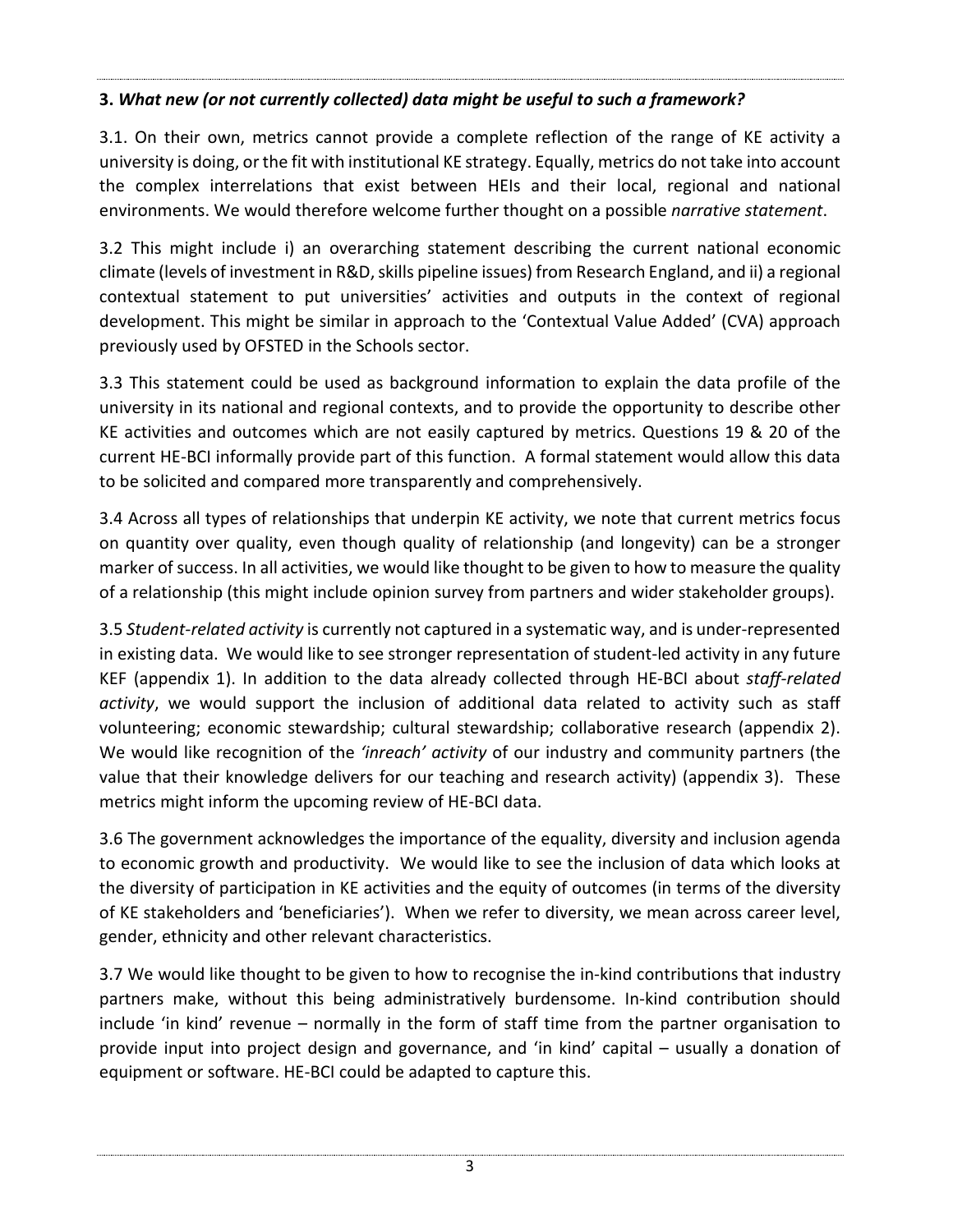#### *4. How should KEF metrics be visualised to ensure they are simple, transparent and useful to a non-specialist audience?*

4.1 We would like to see an interactive interface that allows users to select data that is most relevant to them. The tool should assist users not only to assess relative performance, but to find suitable collaborators or identify areas of best practice. The way that REF data is published, allowing user driven analysis and comparison, could also work for KEF data.

4.2 We support in principle a 'maturity index' (MI) approach to ensure maximum utility of the data by relevant stakeholders and HEIs. We see scales of maturity as a more useful indicator of progress and excellence than a graded banding (e.g. bronze, silver, gold).

There are several successful MI models publicly available (such as that at [http://www.gov.scot/Topics/Economy/digital/digitaleconomy/DEMI\)](http://www.gov.scot/Topics/Economy/digital/digitaleconomy/DEMI). The benefits of an MI approach include its ability to measure the level of KE across different vectors in HEIs and to segment the sector into levels of KE maturity; to establish the characteristics of HEIs in each segment and identify the opportunities to develop (in quality or breadth) their KE activity based on their strengths and challenges; to measure progress of KE within HEIs over time.

We acknowledge that self-assessment against maturity indices may be open to gaming. We propose that exploration of an MI tool as a means of users accessing and mining KEF data form part of any eventual pilot to understand how/if gaming can be minimised. Further data to contextualize these assessments could be provided in an accompanying contextual statement (3.1-3.3).

#### *5. Any other comments?*

5.1 A single KEF across a diverse sector will be difficult to produce and very difficult to get right first time. We would strongly support pilot activity involving a representative sample of HEIs to test the viability of the data, metrics and banding approaches, and to allow any unintended consequences to be addressed. A pilot period would also give time to test assumptions about different users' needs in terms of how they might use and access KEF data.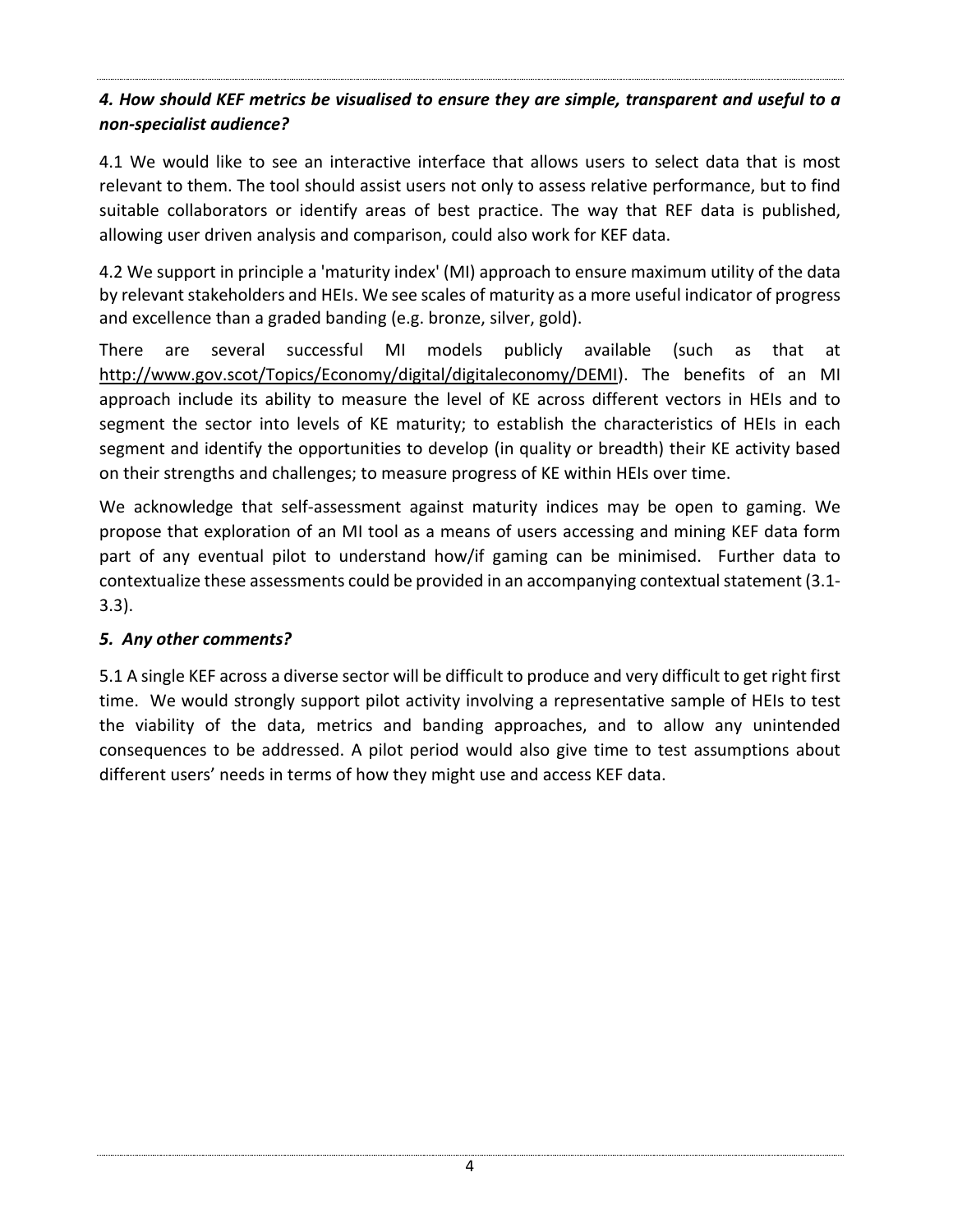| Appendix 1: Student data and metrics                   |                                                                                                                                                                                                    |
|--------------------------------------------------------|----------------------------------------------------------------------------------------------------------------------------------------------------------------------------------------------------|
| graduate enterprise enterprises)<br>activities         | Student and Number of new start-ups originating with students (including social                                                                                                                    |
|                                                        | Number of graduate businesses (new and ongoing)                                                                                                                                                    |
|                                                        | Placements and Number of students at undergraduate and postgraduate level in<br>internships placements or internships with external organisations (including<br>private, public and third sectors) |
|                                                        | Length and type of placement (including whether it is an embedded part<br>of a professional qualification, a year in industry, uniquely created short<br>internship)                               |
| industry studying at or third sector<br>the University | <b>Students from</b> Number of part-time students who are employed in the private, public                                                                                                          |
|                                                        | Graduate retention Graduate retention (in graduate-level employment) within the region                                                                                                             |
|                                                        | Student Number of students engaged in volunteering activities (home/EU and<br>volunteering international)                                                                                          |
|                                                        | Value of student projects in voluntary sector                                                                                                                                                      |
|                                                        | Hours of student voluntary activity                                                                                                                                                                |
| visas                                                  | Entrepreneurship Number of international students on Tier 1 (Enterpreneur) visas                                                                                                                   |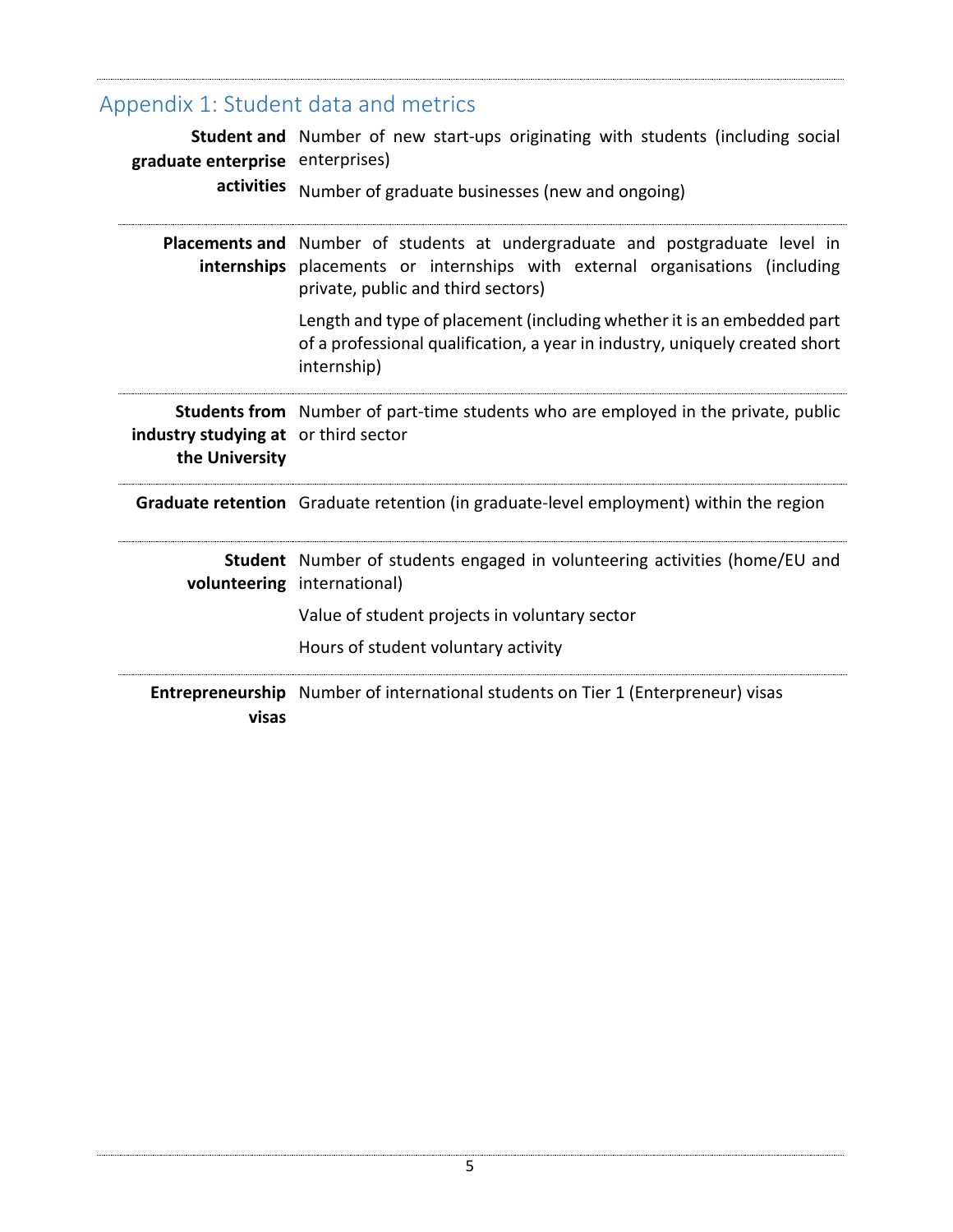## Appendix 2 – Staff data and metrics

|                                | <b>Contracted and</b> Number of new research and innovation partnerships co-created with<br>collaborative research private, public and third sector organisations.                                                                         |
|--------------------------------|--------------------------------------------------------------------------------------------------------------------------------------------------------------------------------------------------------------------------------------------|
|                                | Number of KTPs                                                                                                                                                                                                                             |
|                                | Number of new commercial products or services brought to market as a<br>result of engagement with the HEI                                                                                                                                  |
|                                | Number of joint publications with external partners                                                                                                                                                                                        |
|                                | University start-ups Number of (including number sustained past 2 years) new start-ups<br>originating with staff.                                                                                                                          |
|                                | Provision of expert Number of academic and professional services staff who are members<br>advice or evidence of expert, advisory or governance groups (local or regional / national /<br>international / intergovernmental)                |
|                                | Number of academic and professional services staff providing expert<br>evidence or advice through other forums (local or regional / national /<br>international / intergovernmental)                                                       |
| with Research and<br>Knowledge | Public Engagement Number of public talks and lectures and number of attendees                                                                                                                                                              |
|                                | Number of staff giving public talks or lectures at HEI                                                                                                                                                                                     |
|                                | Number of staff giving public talks or lectures outside HEI                                                                                                                                                                                |
| or out of industry             | Staff secondments Number of HEI staff involved in placements or secondments in industry<br>and placements into (SME/private sector non-SME/public or third sector). There should be a<br>de minimis duration to avoid a perverse incentive |
|                                | Number of industry staff involved in placements or secondments in HEI<br>(from SME/private sector non-SME/public or third sector). There should<br>be a de minimis duration to avoid a perverse incentive                                  |
|                                | <b>Economic, Social &amp;</b> Number of academic or professional services staff contributing to<br>Cultural stewardship economic, social or cultural stewardship through participation in<br>governance bodies and processes               |
|                                | <b>Staff volunteering</b> Number of academic or professional services engaged in volunteering<br>activities, and hours delivered                                                                                                           |
|                                | Value (in hours) of knowledge-based staff projects in voluntary sector                                                                                                                                                                     |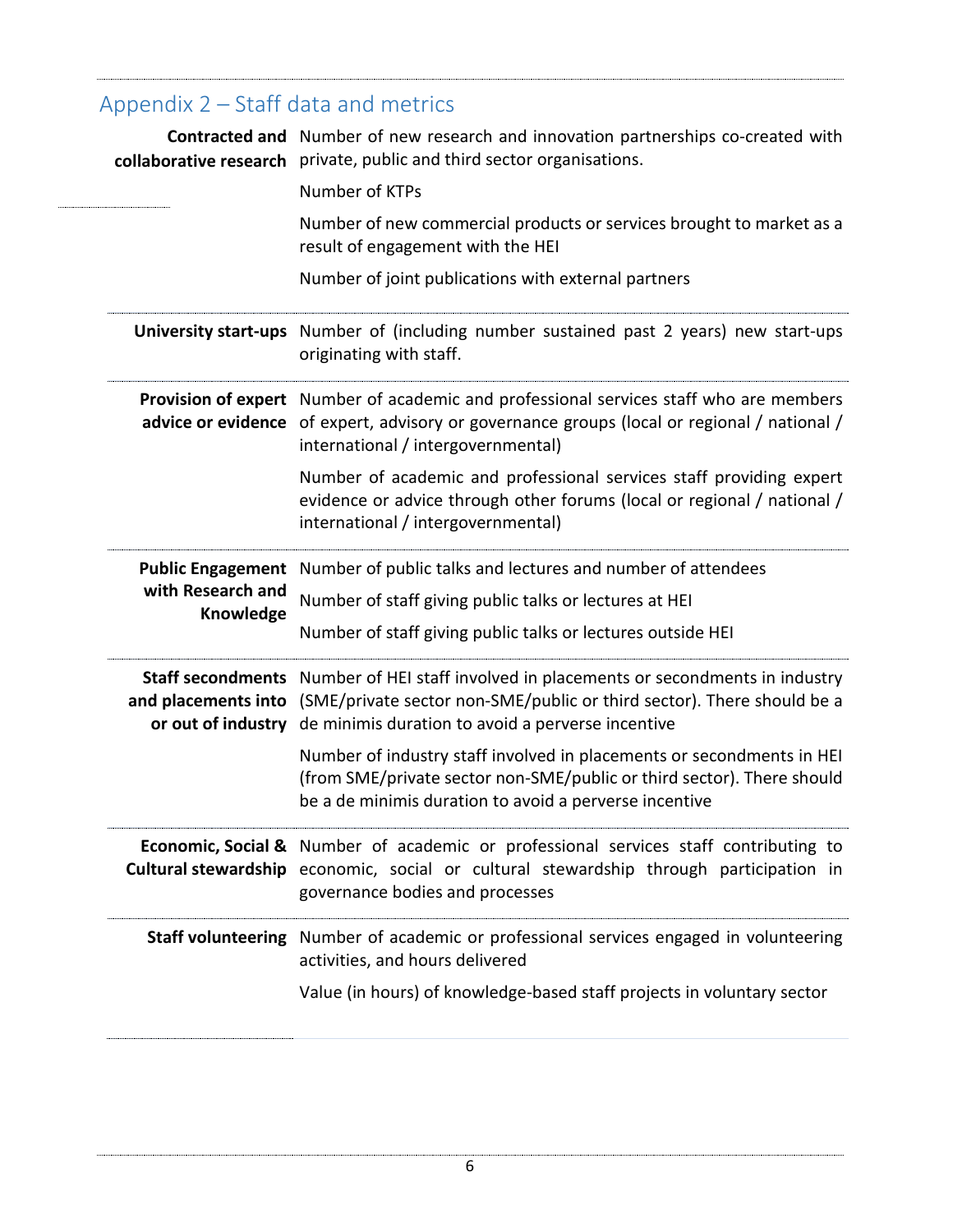| community<br>organisations | <b>Partnerships with</b> Number of collaborative research projects with at least one community<br>partner |
|----------------------------|-----------------------------------------------------------------------------------------------------------|
|                            | Number of formal relationships with civic bodies or cultural<br>organisations                             |
|                            | Schools engagement Number of knowledge-based schools visits (outreach)                                    |
|                            | Number of schools / pupils visiting the HEI on knowledge-based activity<br>(inreach)                      |
|                            | Number of Academy partnerships                                                                            |